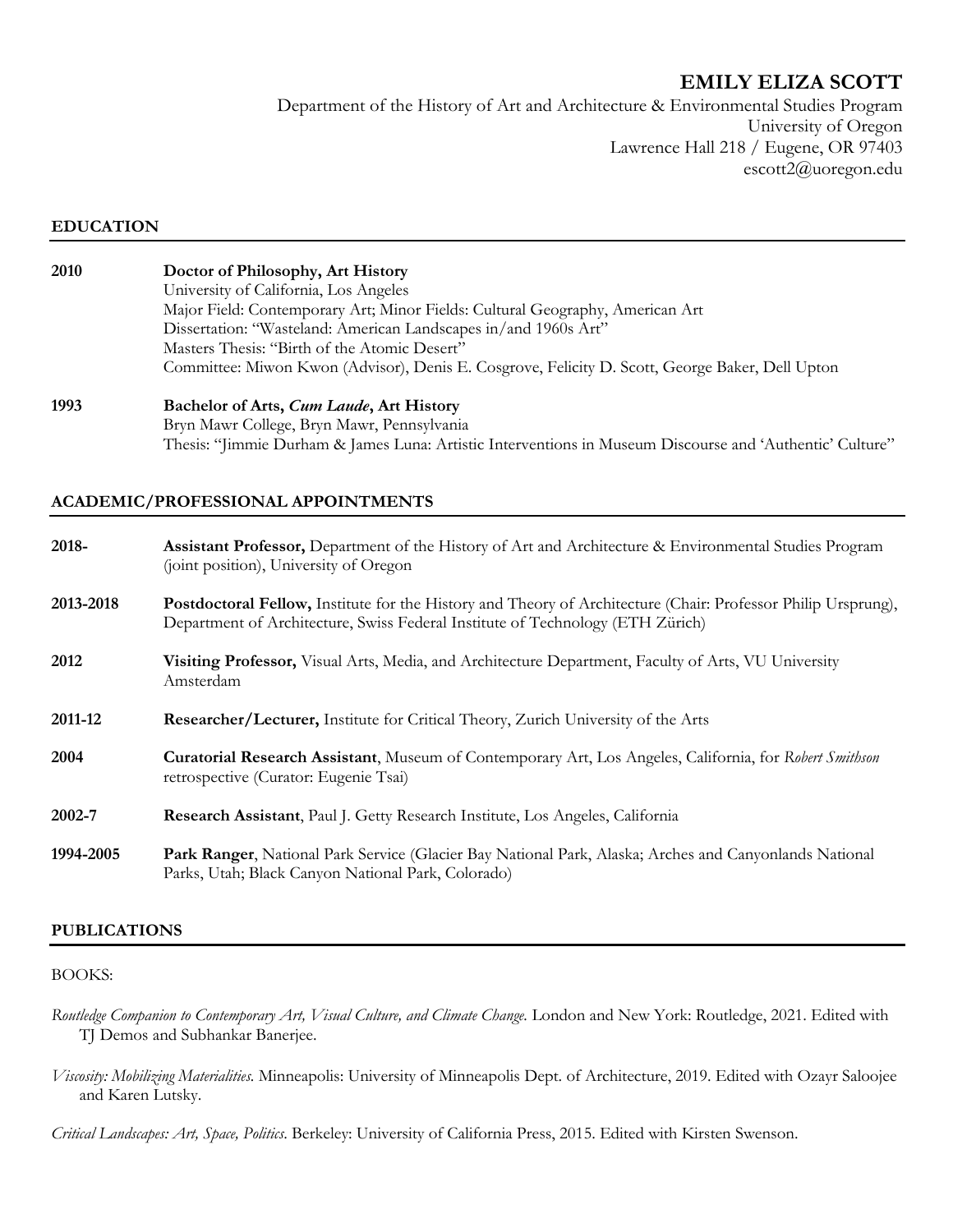#### BOOK CHAPTERS:

- "The Desert in Fine Grain." In *The Invention of the American Desert*, eds. Lyle Massey and James Nisbet, 145-164. Berkeley: University of California Press, forthcoming 2021 (in press).
- "Leaky Design for a Broken Present." In *Broken Nature: Design Takes on Human Survival*, ed. Paola Antonelli, 50-56. Milan: La Triennale di Milano and Electra, 2019.
- "Mobilizing Materialities: a Dialogue Between Ursula Biemann and Emily Eliza Scott on the Planetary Condition & New Aesthetic-Environmental Imaginaries." In *Productive Universals /Specific Situations: Analysis & Intervention in Art, Architecture & Urbanism*, eds. Anne Kockelkorn and Nina Zschocke, 385-416. Berlin: Sternberg Press, 2019.
- "Botanical Time Travel to Unspectacular Climatic Futures." In *Climate Garden 2085: a Do-it-Yourself Manual*, eds. Manuela Dahinden und Juanita Schläpfer-Miller, 20-23. Zurich: Park Books, 2017.
- "Denaturalizing the American Landscape." In *Thinking the Contemporary Landscape: Concepts and Positions*, eds. Christophe Girot and Dora Imhof, 38-51. New York: Princeton Architectural Press, 2016.
- "Infrastructure Inside Out." In *SCAPE: Toward an Urban Ecology*, ed. Kate Orff, 186-194. New York: Monacelli, 2016.
- "Wandering Subjects." In *World of Matter*, ed. Inke Arns, 9, 44-45, 60-61, 83, 117, 149, 161, and 175. Berlin: Sternberg Press, 2015. Performative piece interspersed throughout book, which also served as the script for an interpretive audio guide at the 2014 "World of Matter" exhibition at the Hartware MedienKunstverein in Dortmund, Germany.
- "Art World… Not-Art World." In *Retracing the Expanded Field*, eds. Spyros Papapetros and Julian Rose, 201-203. Cambridge, MA: MIT Press, 2014.
- "Relational Research: On Building Ecological Knowledge Commons." In *Provisões: Uma Conferência Visual [World of Matter],* ed. Mabe Bethônico, 258-275. Belo Horizonte, Brazil: Instituto Cidades Criativas, 2013.
- "Desert Ends." In *Ends of the Earth: Art of the Land to 1974,* eds. Philipp Kaiser and Miwon Kwon, 67–85. Los Angeles and New York: Museum of Contemporary Art and Prestel, 2012. Book awarded the 2013 College Art Association Alfred Barr Award.
- "Group Pioneering: Robert Smithson's and Circle's Early Forays to the Field." In *Architecture and Field/work*, eds. Suzanne Ewing, Jérémie Michael McGowan, Chris Speed and Victoria Clare Bernie, 43-55. New York: Routledge, 2011.
- "Undisciplined Geography: Notes from the Field of Contemporary Art." In *Geohumanities: Art, History, Text at the Edge of Place*, eds. Michael Dear, Jim Ketchum, Sarah Luria, and Doug Richardson, 50-60. New York: Routledge, 2011.

#### ARTICLES in PEER-REVIEWED JOURNALS:

- "Decentering Land Art from the Borderlands," *Art Journal Open* (March 2018): http://artjournal.collegeart.org/?p=9819. Reprinted in *LANDSCAPE #1,* eds. Johannes Hedinger & Hanna Hölling (St. Gallen: Vexer Verlag, 2019), 120-129.
- "Making Trouble to Stay With: Architecture and Feminist Pedagogies," *Field: a Free Journal for Architecture* vol. 7, no. 1 (November 2017): 84-100. Coauthored/-edited with Torsten Lange. In special issue on architecture and feminism, edited by Karin Reisinger and Meike Schalk.
- "Feeling in the Dark: Ecology at the Edges of History." *American Art* vol. 28, no. 3 (Fall 2014): 14-20. In special issue on ecology, edited by Alan Braddock and Renée Ater.
- "Artists' Platforms for New Ecologies." *Third Text* (Jan. 2013): no pagination (online supplement). In special issue on ecoaesthetics, edited by TJ Demos. http://www.thirdtext.org/artists-platforms-for-new-ecologies-arc
- "Waste: land, (in-)visibility, contamination." *Third Text* (Jan. 2013): 94-96. Individual contribution to group piece by World of Matter, for special issue on eco-aesthetics, edited by TJ Demos.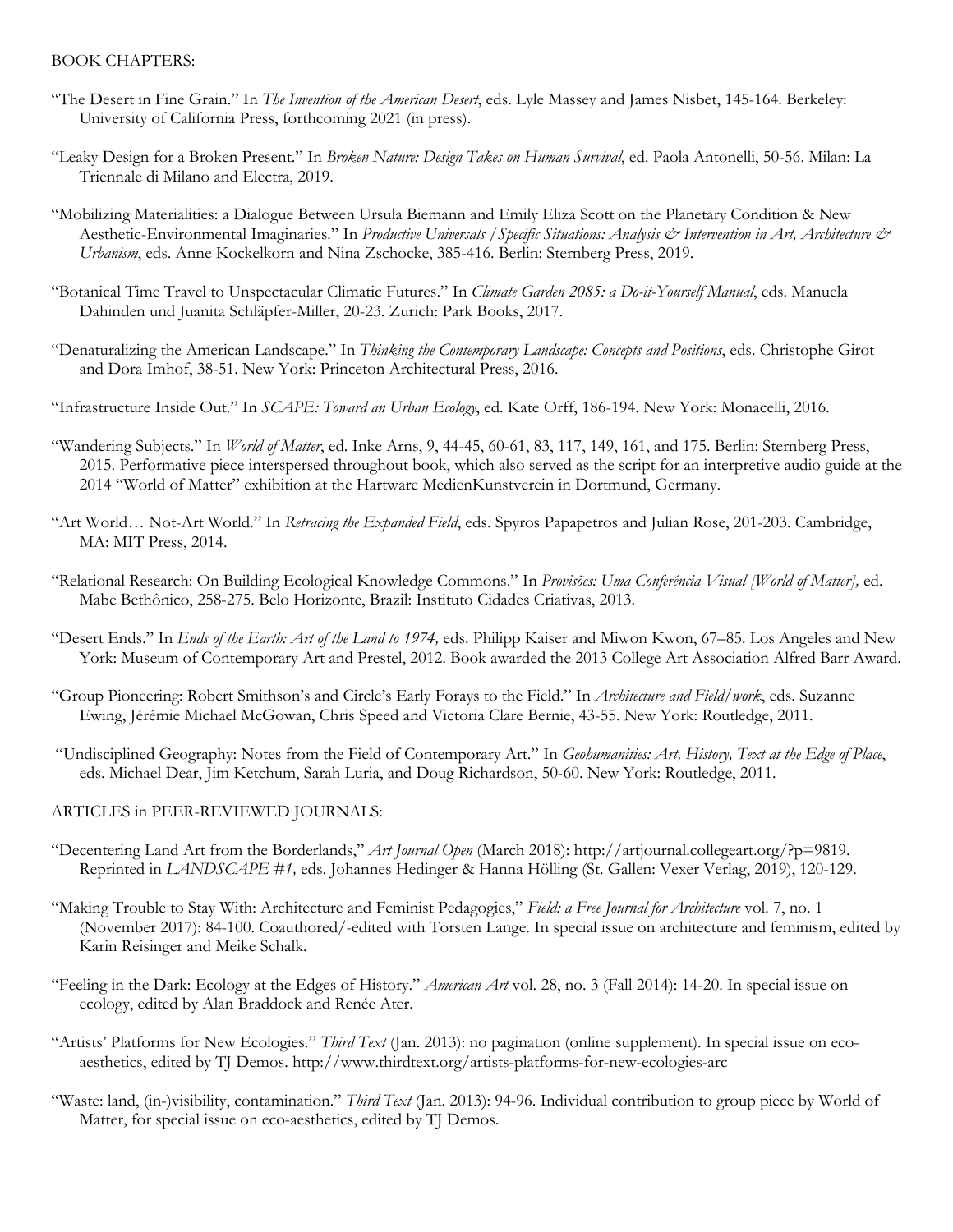- "The Los Angeles Urban Rangers: Actualizing Geographic Thought." *Cultural Geographies* vol. 19 no. 3 (July 2012): 401-409. Coauthored with Nicholas Bauch.
- "Field Effects: *Invisible-5*'s Illumination of Peripheral Geographies." *Art Journal* (Winter 2010): 38-47. One of three full-length essays comprising the forum, "Contemporary Art and Land Use," which was awarded the 2010 College Art Association *Art Journal* Award for the most distinguished contribution to the journal that year.

### OTHER ARTICLES:

- "Archives of the Present-Future: Climate Change and Representational Breakdown." *The Avery Review: Critical Essays on Architecture* 16 (May 2016): http://averyreview.com/issues/16/archives-of-the-present-future. Also included in *Climates: Architecture & the Planetary Imaginary*, ed. James Graham, 130-140. New York and Zurich: Columbia Books on Architecture and the City with Lars Müller Publishers, 2016.
- "'Students of the Air': Some Provisional Thoughts on Architecture and Climate Change." *Trans* 28 (Spring 2016): 130-135. Edited with students from my "Situating Climate Change" seminar.
- "Tracing Uneven Geology: Ghostly Fossils from the Early Anthropocene." *Society & Space* (August 2015): no pagination. Coauthored with Jeremy Bolen and Sara Holiday Nelson; part of "Future Fossils" online exhibition convened by Kathryn Yusoff et. al.: http://societyandspace.org/2015/08/28/future-fossils-exhibition-forum-by-beth-greenhough-jamie-lorimerand-kathryn-yusoff/
- "Narrating the Anthropocene," *ETH Zukunftsblog* (July 2015): no pagination. https://www.ethz.ch/en/news-and-events/ethnews/news/2015/07/narrating-the-anthropocene.html
- "Earth Seeing." *Social Text Journal Online: Periscope* (March 2015): no pagination. In special dossier on "Radical Materialism," edited by Ashley Dawson and myself. http://socialtextjournal.org/periscope\_article/earth-seeing

#### WORKS IN PROGRESS:

"X Marks the Land." Article currently under peer review at *Art Journal Open*.

Uneven Geology: Notes from the Field of Contemporary Art. Monograph.

#### PEER REVIEWER for:

- *Art Journal,* College Art Association
- *Art Journal Open,* College Art Association
- *Art History,* Association of Art Historians
- *American Art,* University of Chicago Press
- *Third Text*
- *Environment and Planning D: Society & Space*
- *Interdisciplinary Studies in Literature and Environment*
- Social Sciences and Humanities Research Council of Canada
- Yale University Press
- Swiss National Science Foundation

### **AWARDS & FELLOWSHIPS**

| 2021    | Faculty Research Fellowship, Oregon Humanities Center (course release, fall term)                     |
|---------|-------------------------------------------------------------------------------------------------------|
| 2020-21 | Peter E. Pool Research Fellowship, Center for Art + Environment, Nevada Museum of Art                 |
| 2019    | Faculty Research Award, Andrew W. Mellon Foundation with the University of Oregon Center for          |
|         | Environmental Futures (summer salary)                                                                 |
| 2019    | Sustainability Faculty Fellowship, University of Oregon (to support community engagement in teaching) |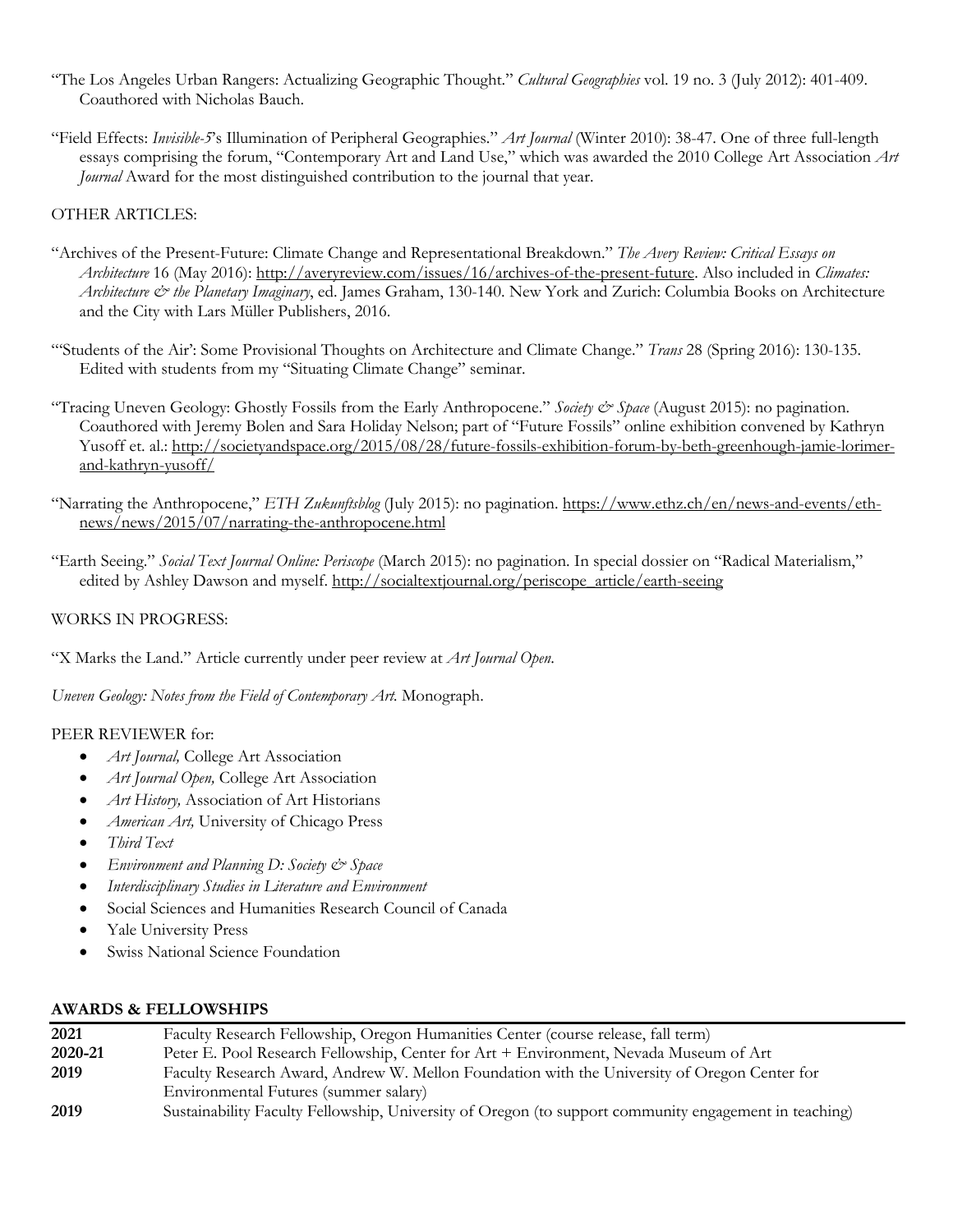| 2018        | Public Outreach Project Award, American Society for Environmental History (for the overall body of work of  |
|-------------|-------------------------------------------------------------------------------------------------------------|
|             | the Los Angeles Urban Rangers art collective, which I co-founded in 2004)                                   |
| 2016        | Follow-up Award, Arts Writers Grant, Creative Capital & Andy Warhol Foundation for the Visual Arts          |
| 2011        | Arts Writers Grant, Creative Capital & Andy Warhol Foundation for the Visual Arts (articles category)       |
| <b>2010</b> | Art Journal Award, College Art Association (for "Contemporary Art and Land Use" forum, of which mine was    |
|             | one of three essays; award is for most distinguished contribution to journal each year, 2010)               |
| 2008-9      | Dissertation Fellowship in American Art, Luce Foundation and the American Council of Learned Societies (for |
|             | dissertation research and writing, 2008-9)                                                                  |
| 2007-8      | Predoctoral Fellowship, Smithsonian American Art Museum, Washington D.C. (yearlong residency)               |
| 2007-8      | Switzer Environmental Fellowship, Robert & Patricia Switzer Foundation (full tuition)                       |
| 2007        | Carter Manny Award, Graham Foundation (for single architecture-related dissertation in the U.S.)            |
| 2007        | Selectee for Outstanding Public Artwork, Americans for the Arts' Public Art Network Year in Review (for Los |
|             | Angeles Urban Rangers' Interstate project, 2007)                                                            |

# **TEACHING**

### COURSES TAUGHT:

- *Introduction to Environmental Humanities,* Environmental Studies Program, University of Oregon, Springs 2020 and 2021
- *Geo-Aesthetics*, Dept. of the History of Art & Architecture, Univ. of Oregon, Winter 2020 (co-taught with Nina Amstutz)
- *Unnatural Disasters*, Environmental Studies Program, University of Oregon, Winters 2020 and 2021
- *Art, Visual Culture, and Climate Change*, Dept. of the History of Art & Architecture, Univ. of Oregon, Fall 2019, Spring 2021
- *Sensing Everyday Climate Changes*, Art + Research Center Summer Intensive, Institute of Contemporary Art, Miami, July 2019 (weeklong postgraduate seminar, co-developed/taught with artist Carolina Caycedo and entailing field excursions/visits with anti-climate-gentrification activists from Little Haiti and Liberty City, indigenous conservationist Betty Osceola of the Miccosukee and Seminole Tribes, and to Everglades National Park)
- *Sizing Up the Anthropocene*, Environmental Studies Program, University of Oregon, Spring 2019
- *Architecture in the Expanded Field,* Dept. of the History of Art & Architecture, Univ. of Oregon, Winter 2019
- *Land and Environmental Art*, Dept. of the History of Art & Architecture, University of Oregon, Fall 2018 & Winter 2021
- *Concrete Jungles: Urban Ecology and Its Design*, Depts. of Architecture and Environmental Sciences, ETH Zürich, Spring 2017 (co-taught with ecologist Christoph Kueffer)
- *When Institutional Critique Becomes Form*, Dept. of Architecture, ETH Zürich, Spring 2017 (co-taught with Nina Zschocke)
- *Architecture and Climate (Change)*, Dept. of Architecture, ETH Zürich, Fall 2016
- *Sensing the Insensible: Aesthetics in/and/against the Anthropocene*, Anthropocene Campus: The Technosphere Issue, Haus der Kulturen der Welt (HKW-Berlin), April 2016 (co-taught with Andy Yang, Jeremy Bolen, and Heather Davis)
- *Situating Climate Change*, Dept. of Architecture, ETH Zürich, Fall 2015
- *Architecture in the Expanded Field*, Dept. of Architecture, ETH Zürich, Fall 2014 (co-taught with Nina Zschocke)
- *Nature in the Post-Natural Age*, Dept. of Architecture, ETH Zürich, Fall 2013
- *The Spatial Turn in Contemporary Art*, Inst. for Critical Theory, Zurich University of the Arts, Fall 2012
- *Art-Media-Site in the 1960s*, Visual Arts, Media, and Architecture Dept., VU Univ. Amsterdam, Spring 2012
- *Ecoventions: Contemporary Art & the Environment*, Institute for the Environment with the Freshman Cluster Program, UCLA, Springs 2006/2007
- *Teaching Art History,* Art History Dept., UCLA, Fall 2004/Spring 2005
- *Teaching Art History with Technology*, Art History Dept., UCLA, Fall 2004/Spring 2005

#### STUDENT ADVISING:

- External committee member, PhD prospectus (Zoe Weldon-Yochim), History of Art and Visual Culture, UC-Santa Cruz, 2021-
- PhD advisor (Joe Sussi, Rae Root), Dept. of the History of Art & Architecture, Univ. of Oregon, 2019-2021
- PhD co-advisor (Bárbara Maçães Costa), Dept. of Architecture, École Polytechnique Fédérale de Lausanne, 2017-2021
- MA advisor (Colin Rosemont, Sasha White), Environmental Studies Program, Univ. of Oregon, 2018-21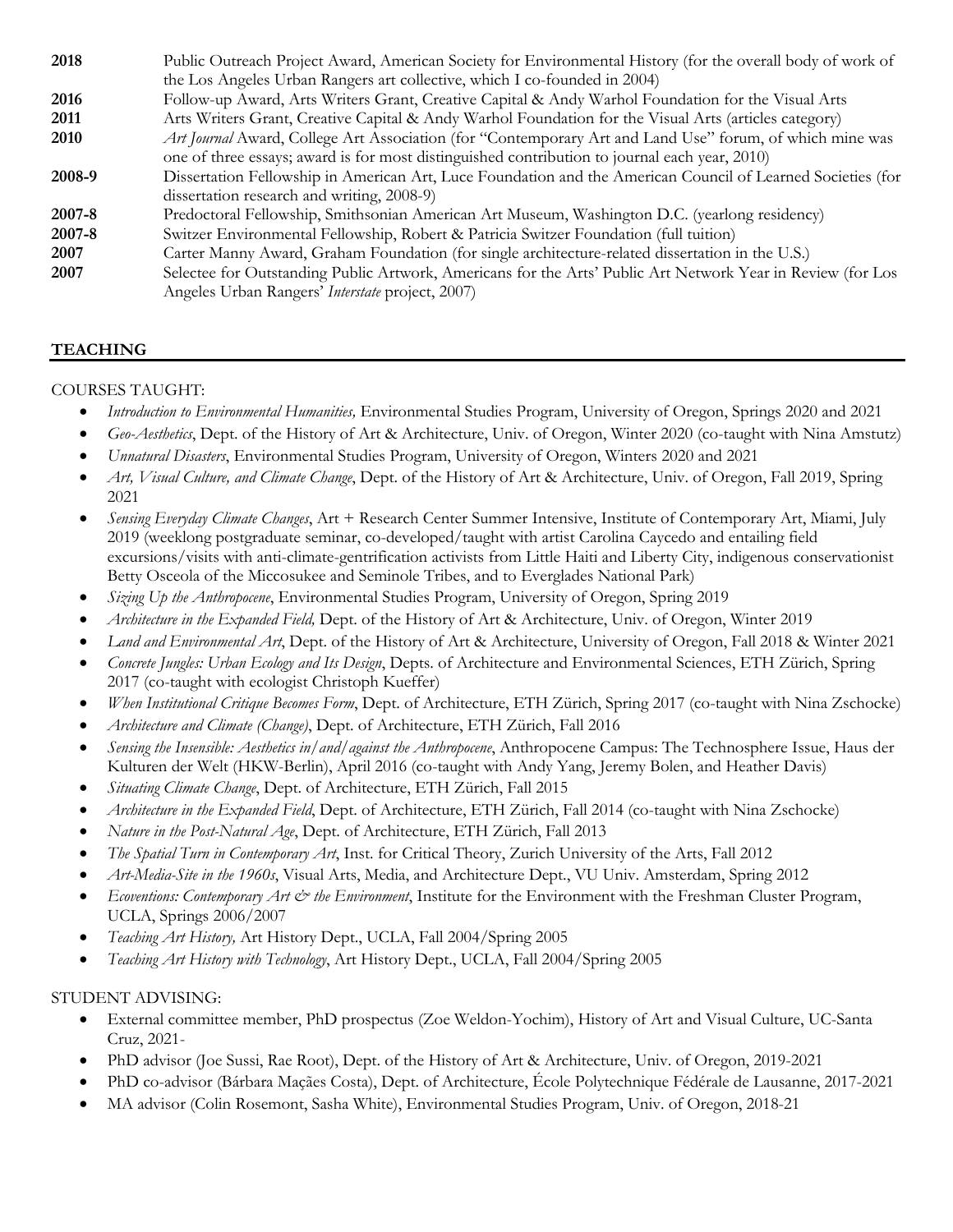- MA advisor (Casey Curry, Cassidy Schoenfelder, Rae Root), Dept. of the History of Art & Architecture, Univ. of Oregon, 2018-20
- Committee member, University of Oregon: Katrina Maggiulli (PhD, English and Environmental Studies), Kyle Keeler (PhD, English and Native American Studies), Zachary Provant (PhD, Environmental Studies), Bailey Hilgren (MA, Environmental Studies)
- External reviewer, PhD dissertation (Anne Gough), Environmental Humanities Lab, KTH Stockholm, 2018
- Independent studies, rolling basis, with MA-level students in the Dept. of Architecture, ETH Zürich, 2013-18
- External reviewer, MA thesis, Visual Arts Department, Geneva School of Art and Design (HEAD), 2017
- PhD committee member (Jason Rebillot), Harvard Graduate School of Design, 2014-15
- MA thesis advisor (multiple students), Visual Arts, Media, & Architecture Dept., VU Univ. Amsterdam, 2012-13
- MA thesis advisor (multiple students), Postgraduate Program in Curating, Zurich Univ. of the Arts, 2011-12

# ADVISOR/GUEST CRITIC for:

- *Brackish Water Los Angeles*, curatorial/research project for Getty Pacific Standard Time (dir. Aandrea Stang), 2020-2024
- *In Search of Geographical Re-Enchantment* (Studio Vulkan), Graduate School of Design, Harvard University, Fall 2019
- *Undesigning Disaster* (Javier L. Bonnin), School of Arch. and the Environment, Univ. of Oregon, Winter 2019
- *Belgrade Unbuilt* (Prof. Milica Topalovic), Dept. of Architecture, ETH Zürich, Spring 2018
- *Environmental Objects* (Prof. Harry Gugger), Lab Basel, École Polytechnique Fédérale de Lausanne, Fall 2017
- *Architecture of Territory* (Prof. Milica Topalovic), Dept. of Architecture, ETH Zürich, Spring 2017
- *Flash Flood and Desert Claims* studio (Prof. Christophe Girot), Dept. of Architecture, ETH Zürich, Spring 2015
- Environmental Design studios (Fritz Haeg & François Perrin), Art Center College of Design, 2004-5

# **COLLABORATIVE ART/RESEARCH PLATFORMS**

# **World of Matter (2011-2017)**

Founding Member and Core Participant in international art and media project investigating primary materials (fossil, mineral, agrarian, maritime) and the complex ecologies of which they are a part. This project has culminated in a multimedia, web-based platform and a series of exhibitions, publications, and symposia. Other Core Participants: Mabe Bethonico (Brazil), Ursula Biemann (Switzerland), Uwe H. Martin & Frauke Huber (Germany), Helge Mooshammer & Peter Mörtenböck (UK/Austria), Paulo Tavares (Brazil, 2011-2015), Lonnie van Brummelen & Siebren de Haan (Netherlands).

### EXHIBITIONS:

- Katherine E. Nash Gallery, University of Minnesota, Minneapolis (Sept.-Dec. 2017); Organizer: Ozayr Saloojee
- Leonard & Bina Ellen Art Gallery, Concordia University, Montreal, Canada (Feb. 20-April 18, 2015); Curator: Michèle Thériault
- James Gallery, City Univ. of New York Graduate Center (Sept. 10-Nov. 1, 2014); Curator: Katherine Carl
- Hartware MedienKunstverein, Dortmund, Germany (March 1-June 22, 2014); Curator: Inke Arns

### PUBLICATIONS:

- *World of Matter*, ed. Inke Arns. Berlin: Sternberg Press, 2015.
- *Provisões: Uma Conferência Visual [World of Matter],* ed. Mabe Bethônico. Belo Horizonte, Brazil: Instituto Cidades Criativas, 2013.
- "From Supply Lines to Resource Geographies." *Third Text* (Jan. 2013): 76-94. Group piece by World of Matter, in special issue on eco-aesthetics, edited by TJ Demos.

### SELECT PRESS:

- TJ Demos, "Decolonizing Nature: Making the World Matter," in *Decolonizing Nature: Contemporary Art and the Politics of Ecology* (Berlin: Sternberg Press, 2016), 199-228.
- Brian Holmes, "'Something that has to do with life itself': World of Matter and the Radical Imaginary," *On Curating* vol. 26 (October 2015): 86-94.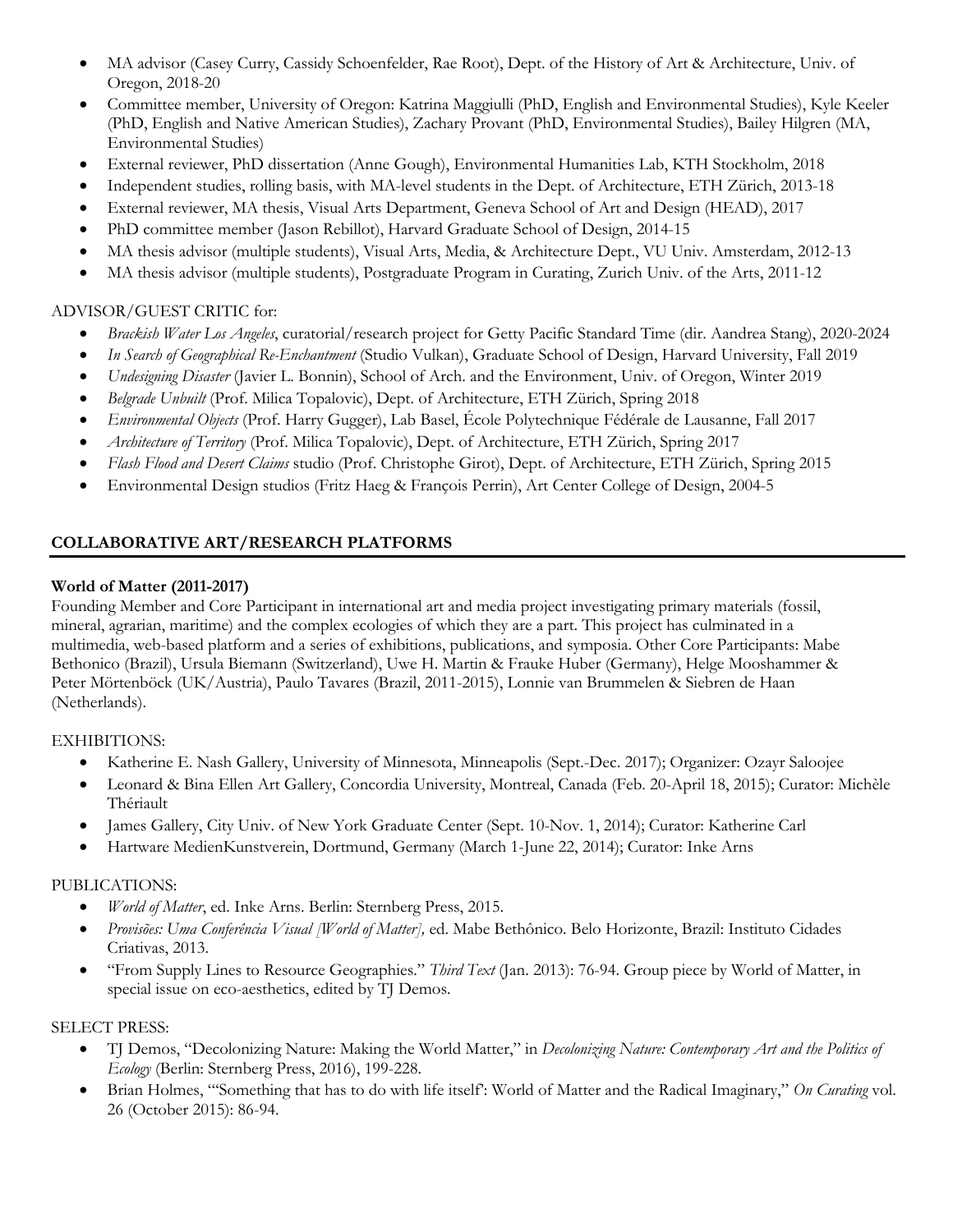### **The Los Angeles Urban Rangers (2004-present)**

Founder of interdisciplinary collective that develops guided hikes, campfire talks, field kits, and other interpretive tools to spark creative explorations of everyday habitats, in Los Angeles, California, and beyond. Select past projects include: a series of public "safaris" elucidating Malibu's contentious public-private coastline; "critical campout" on the grounds of the Museum of Contemporary Art that broached the subject of gentrification and homelessness in downtown Los Angeles; interactive field kit for the U.S. Interstate Highway System; tour of the Whitney Museum from an eagle-eye perspective; and campfire discussion on/about vacant lots and the "urban picturesque." Other Core Members: Sara Daleiden (2004-2017), Jennifer Price, and Therese Kelly.

# ARTIST RESIDENCIES:

- Museum of Contemporary Art, Los Angeles, CA (July-Sept. 2011): Designed and executed three large-scale public events (c. 800 people), each focused on urban "ecologies" of downtown Los Angeles; part of "Engagement Party," an initiative featuring LA-based artist collectives. (Curator: Aandrea Stang)
- Orange County Museum of Art, Newport Beach, CA (Fall 2010): One of three artist residents selected for the "2010 California Biennial," the LA Urban Rangers led participants on a half-day "Vista Trail Hike," the first component of their *Public Access 101: Downtown LA* series, and designed a portable ranger station that was on view in the Biennial exhibition. (Curator: Sarah Bancroft)
- Museum de Paviljoens, Almere, the Netherlands (Summer 2008): Designed and built a trail system through the only remaining "wild" plot in Almere, a city built on Netherlands' newest polder, which asked a series of questions about its transitory status, role, and meaning within the context of hyper-planned Almere; accompanied by a self-guided trail map.

# GROUP EXHIBTIONS:

- "By the People: Design for a Better America," Cooper Hewitt, Smithsonian Design Museum, New York City, NY (Fall 2016-Spring 2017); Curator: Cynthia Smith
- "Open City: Designing Coexistence," 4th International Architecture Biennale Rotterdam, Rotterdam, Netherlands (2009-10); Curator: Kees Christiaanse
- "California Biennial," Orange County Museum of Art, Newport Beach, CA (2010); Curator: Sarah Bancroft
- "Actions: What You Can Do With the City," Canadian Center for Architecture, Montreal, Quebec (2008-9); Curators: Mirko Zardini and Giovanna Borasi
- "Just Space(s)," Los Angeles Contemporary Exhibitions, Los Angeles, CA (2007); Curators: Ava Bromberg and Nick Brown
- "First Fair Exchange," Millard Sheets Gallery, Pomona, CA (2006); Curator: Irene Tsatsos
- "Interstate: the American Road Trip," High Desert Test Sites, Joshua Tree, CA, and Socrates Sculpture Park, Queens, NY; Curators: Andrea Zittel, Alison Baker, Robyn Donohue and Shaun Caley Regen
- "The GardenLAb Experiment," Art Center College of Design, Pasadena, CA (2004); Curators: Fritz Haeg and François Perrin

### SELECT PRESS:

- Sarah Kanouse, "Critical Day Trips: Tourism and Land-Based Practice," in *Critical Landscapes: Art, Space, Politics*, eds. Emily Eliza Scott and Kirsten Swenson, (Berkeley: University of California Press, 2015), 43-56.
- Stephanie Lemenager, "The Los Angeles Urban Rangers, Trailblazing the Commons," in *American Studies, Ecocriticism, and Citizenship: Thinking and Acting in the Local and Global Commons*, eds. Joni Adamson and Kimberly Ruffin (New York: Routledge, 2013), 220-235.
- Shannon Mattern, "Infrastructural Tourism," *Places Journal* (July 2013): https://placesjournal.org/article/infrastructuraltourism/

# **Representing Contemporary Space, UCLA Working Group in the Humanities (2003-4)**

Co-Organizer with Prof. Denis E. Cosgrove (Geography) and Prof. Jim Welling (Art) plus three other graduate students, of yearlong study group, funded by the UCLA Center for Modern and Contemporary Studies. In addition to bi-monthly discussions of shared readings with invited guest speakers, we organized a two-day conference, "Field Works: Art/Geography," at the UCLA Hammer Museum, Los Angeles, CA (May 5-6, 2005).

### **UCLA Interdisciplinary Study Group on the Environment (2002-4)**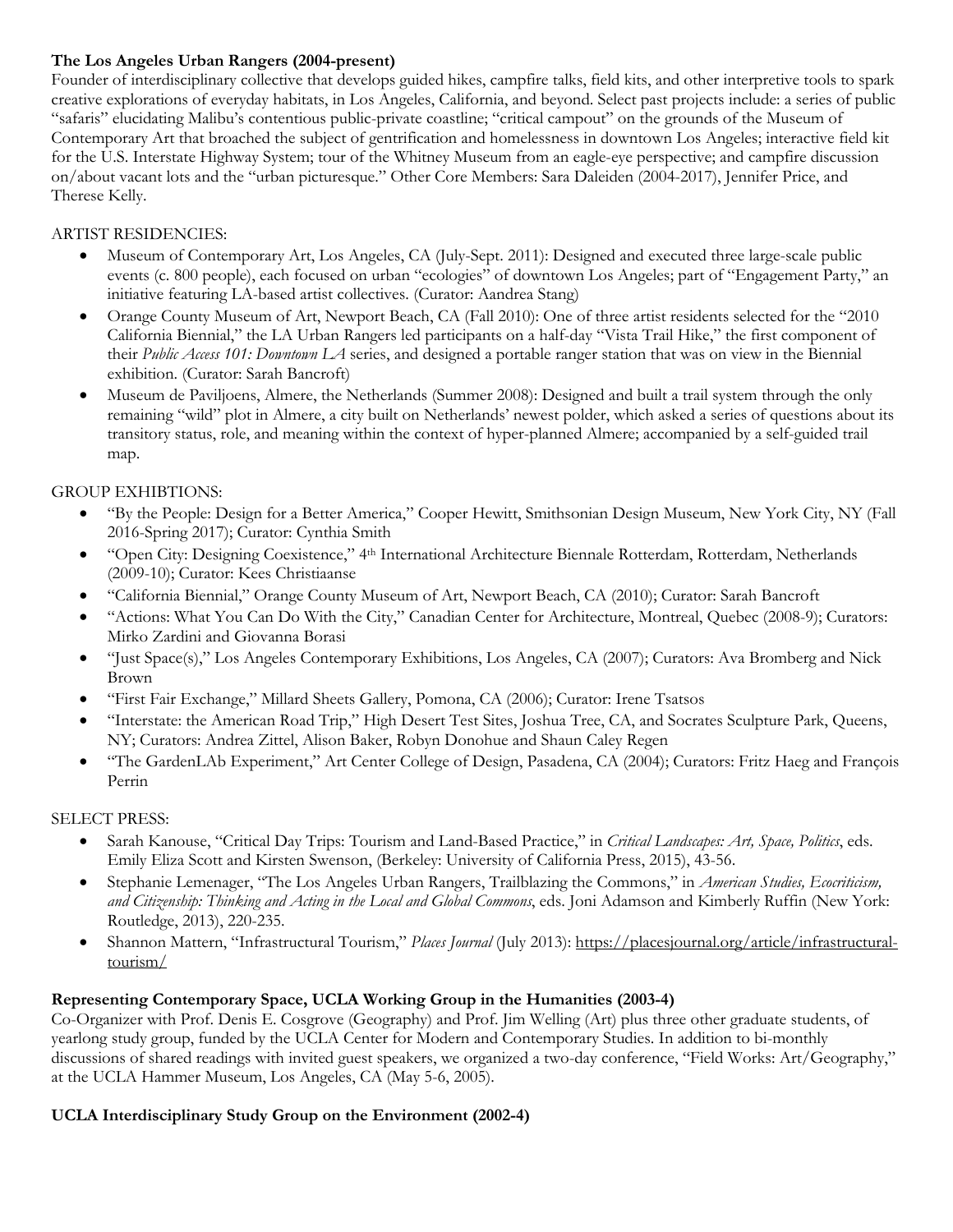Founding Member of multiyear, interdisciplinary study group that met monthly to read and discuss each other's various environment-related research projects. Among other public events we organized was a talk by the British artist Nils Norman, at the UCLA Hammer Museum, in 2004.

# **INVITED TALKS**

- "Land Art's Evolving Relationship to Environmentalism: a Dialogue Between Emily Eliza Scott and Suzaan Boettger," moderated by Bill Fox. *Land Art: Past, Present, and Futures* international lecture series, Center for Art + Environment, Nevada Museum of Art. Reno, NV. Forthcoming Nov. 11, 2021.
- "Erasure in/and the Desert: the Art of Trevor Paglen, Hito Steyerl, and Fazal Shiekh." Invited lecture for the Dept. of Architecture, University of Nevada, Las Vegas, as part of their annual *Immersion* field trip. Rhyolite, NV. Sept. 10, 2021.
- "Submergence and Survivance: Art in the Wake of Climate Violence." Invited lecture for the Department of History of Art, University of California, Berkeley. Berkeley, CA. April 29, 2021.
- "Decolonizing Infrastructure." Guest speaker in graduate class, *Ecological Thinking in Art and Architecture*, taught by Daniel Barber. Dept. of Architecture, University of Pennsylvania. Philadelphia, PA. March 25, 2021.
- "Ground Truths." *GROUND* lecture series organized by Alison Hirsch and Aroussiak Gabrielian, Dept. of Landscape Architecture + Urbanism, University of Southern California. Los Angeles, CA. Feb. 25, 2021.
- "Critical Landscapes: Art, Space, Politics." Guest speaker in upper-division course, *Environmental Design*, taught by Rebecca Uchill. College of Visual and Performing Arts, U-Mass Dartmouth. Dartmouth, MA. Nov. 18, 2020.
- Guest speaker in *Site and Place in the Age of the Anthropocene* graduate course, taught by Mechtild Widrich. School of the Art Institute of Chicago. Chicago, IL. Oct. 5, 2020.
- "Risings: Art, Resistance, and Infrastructural Violence." Guest lecture series sponsored by the Climate & Society Grand Challenge with the Department of History of Art & Architecture and Earth & Environmental Sciences. Vanderbilt University. Nashville, TN. Oct. 2, 2020.
- "The Art of Unnatural Disasters." Contemporary art lecture series, organized by Ross Elfline. Carleton College. Northfield, MN. May 18, 2020.
- "Conflict as Landform." *Terra: Art, Land, Justice* symposium, organized by the Brown Arts Initiative. Brown University. Providence, RI. Sept. 20, 2019.
- "Un-spectacularizing Climate Change." *Climate Change and Cultural Production* speaker series, organized by Gean Moreno. Institute of Contemporary Art (ICA), Miami. Miami, FL. July 16, 2019.
- "To Unbreak By Breaking: Design Against Enclosure." *Sessions on Territory: Urbanism and the Anthropocene* international lecture series, organized by Milica Topolavic and Marc Angelil; respondent: Christoph Kueffer. Dept. of Architecture, ETH Zürich. Zurich, Switzerland. May 13, 2019.
- "Decentering Land Art from the Borderlands" (via Skype). Guest lecture in *Processing Place* undergraduate seminar taught by Rebecca Uchill. College of Visual and Performing Arts, U Mass Dartmouth. Dartmouth, MA. Feb. 14, 2019.
- Panelist, roundtable discussion, "Interdisciplinary Approaches to Plastics, Pollution, and Consumption," on occasion of the exhibition, *Plastic Entanglements: Ecology, Aesthetics, Materials*. Jordan Schnitzer Museum of Art. Eugene, OR. Nov. 7, 2018.
- "Aesthetic-Environmental Imaginaries." Guest lecture in *Environmental Studies Theory and Practice* graduate seminar, taught by Kory Russel. Environmental Studies Program, University of Oregon. Eugene, OR. Oct. 23, 2018.
- Panelist, roundtable discussion with Spanish artist Lara Almarcegui, writer Anna Minton, and others as part of *Basilea* project hosted by Creative Time at Art Basel. Basel, Switzerland. June 16, 2018.
- Keynote speaker, "Boundary Objects: Parks, Their Peripheries, and the Public Sphere." *Park Politics* conference, Institute of Landscape Architecture, University of Natural Resources and Life Sciences. Vienna, Austria. June 7, 2018.
- "Concrete Jungles and Other Postnatural Wonders." Guest lecture in *Bordering Human/Natures: Political Ecology in Contemporary Art* MFA class, taught by Rory Rowan. Zurich University for the Arts. Zurich, Switzerland. May 23, 2018.
- "Porous Objects, or Design as Environmental Interface." Guest lecture in *Environmental Objects* graduate studio, taught by Harry Gugger, Laboratory Basel, École Polytechnique Fédérale de Lausanne. Basel, Switzerland. Nov. 21, 2017.
- "A Case for the Environmental Arts and Humanities." Guest lecture in interdisciplinary research colloquium on *Cultural Sustainability*, co-organized by the Centre for Development and Environment, Inst. for History, and Dept. of English, University of Bern. Bern, Switzerland. Nov. 20, 2017.
- Respondent, public screening of *The Anthropocene*, dir. Steve Bradshaw (2017), organized by ETH Global with the Swiss Federal Inst. of Technology. Zurich, Switzerland. Oct. 3, 2017.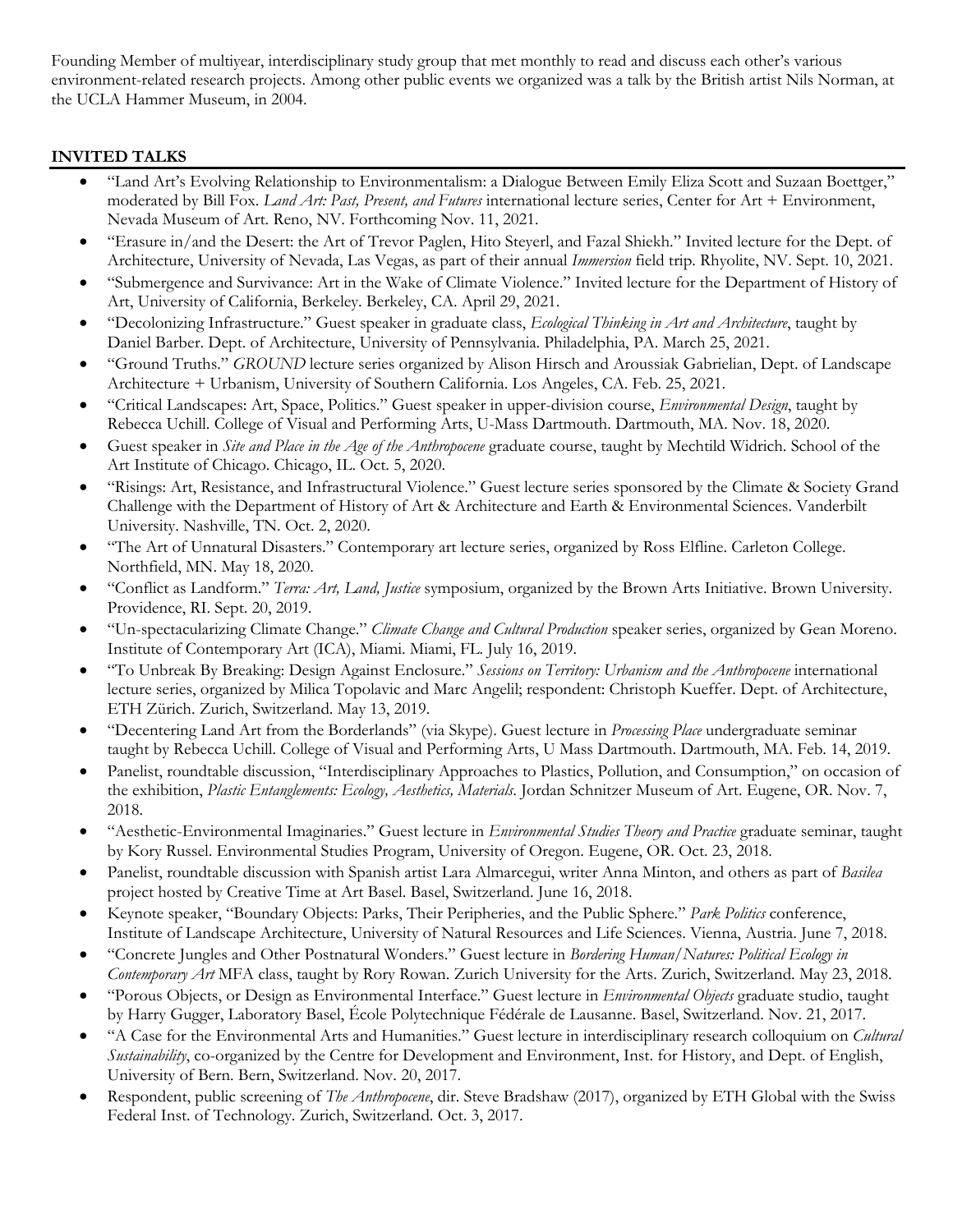- "Architecture as Enforcement and Emancipation: the Case of Herman's House." Dept. of Architecture's public lecture series, organized by Ross Exo Adams. Iowa State University. Ames, IA. Sept. 18, 2017.
- "The Desert in Fine Grain." Engadin Art Talks: *Snow and Desert*, organized by Hans Ulrich Olbrist et. al. Zuoz, Switzerland. Jan. 29, 2017.
- Public conversation with Adrian Lahoud. Part of *Ocean Territories: Maritime Geopolitics, Migration and Global Trade* lecture series, organized by Milica Topalovic. Dept. of Architecture, Swiss Federal Inst. of Technology. Zurich, Switzerland. Dec. 5, 2016.
- "World Pictures: Eco-Aesthetics" (via Skype). Guest lecture in graduate seminar on *Contemporary Critical Models*, taught by Andrew Weiner. Dept. of Art, New York University. New York, NY. Nov. 16, 2016.
- "Critical Landscapes: Art, Space, Politics." Environmental Humanities Lab, KTH Royal Institute of Technology. Stockholm, Sweden. Nov. 16, 2016.
- "From Institutional Critique to Institution Making: Contemporary Art Beyond the Artworld." *Whatever Happened to Institutional Critique?* lecture series, organized by Eva Ehninger. Dept. of Art History, University of Basel. Basel, Switzerland. May 25, 2016.
- "Climate Change's Representational Calamity." Art Center Dialogues: *Future Ecologies*, organized by Jane McFadden. Art Center College of Design. Pasadena, CA. April 13, 2016.
- "Specters of Aridity: Desertification in California and Beyond." UCSC Arts Dean's lecture series: *Climate Justice Now! Art and Environment Today*, organized by TJ Demos. Center for Creative Ecologies, University of California, Santa Cruz. Santa Cruz, CA. April 11, 2016.
- Public discussion with artist Ursula Biemann. *What is Critique?* symposium, organized by Barbara Preisig and Christoph Schenker. Institute for Contemporary Art Research, Zurich University for the Arts, with Neuer Berliner Kunstverein and Merve Verlag Berlin. Zurich, Switzerland. April 2, 2016.
- "Activating Infrastructure's Publics: Critical Art & Design in the Age of 'Resilience.'" *Infrastructure Aesthetics* lecture series, organized by Ben Mendelsohn, moderated by Shannon Mattern, and sponsored by the NYU Department of Media, Culture, and Communication with the NYU Urban Democracy Lab and Institute for Public Knowledge. New York University. New York, NY. Dec. 3, 2015.
- "Earthly Archives, or Media from the Deep." Guest lecture in advanced new media class, *Seeing in the Dark: Photography & Machine Visions,* taught by Caitlin Berrigan. NYU Tisch School of the Arts. New York, NY. Dec. 3, 2015.
- "Artificial Artifacts from the Present for the Future" (co-authored with Jeremy Bolen). *Anthropocene Survival Kit: Preparing for an Uncertain Environmental Future* event, organized by Environmental Humanities Switzerland. Swiss Federal Institute of Technology. Zurich, Switzerland. May 13, 2015.
- "Outpost: Staking Claim in the American Desert." Guest lecture in Master-level design studio, *Flash Floods and Desert Claims,* taught by Christophe Girot. Institute for the History and Theory of Architecture, Swiss Federal Institute of Technology. Zurich, Switzerland. March 4, 2015.
- One of three artists invited for *Artists Making Cities*, which included a public panel discussion and workshop (my own titled: "Extra-Observational Site Squad, Inc.") plus guest input at undergraduate seminar, *Performing Environmental Stories*, taught by Jenny Price and Kelly Baum. Sponsored by the Princeton Mellon Initiative in Arch., Urbanism, & the Humanities and Princeton Atelier. Princeton University. Princeton, NJ. Feb. 24, 2015.
- Public conversation with artist Ursula Biemann. Montreal Museum of Fine Arts. Montreal, Canada. Feb. 19, 2015.
- Commentator for "Earthbound Knowledge," the public closing forum, and "Anthropogenic Landscapes," a two-day seminar, both held in conjunction with *The Anthropocene Campus* at Haus der Kulturen der Welt (HKW). Berlin, Germany. Nov. 20-22, 2014.
- "Shifting Grounds: Reading the Postnatural Landscape in/around Dortmund" (co-led with botanist Klaus-Jürgen Conzen). Hartware MedienKunstverein. Dortmund, Germany. June 14, 2014.
- "Wasteland: American Landscapes in/and 1960s Art." *PhD Talks* lecture series, organized by the doctoral students of the Dept. of Architecture, Swiss Federal Institute of Technology. Zurich, Switzerland. May 5, 2014.
- "World of Matter Expedition." In conjunction with "World of Matter" exhibition opening. Hartware MedienKunstverein. Dortmund, Germany. March 1, 2014.
- "Irradiated Traces: Photography, Film, and the the Otitlith Group's *The Radiant* (2012)." Guest lecture in Master-level lecture course, *The Value of Surface*, taught by Philip Ursprung. Institute for the History and Theory of Architecture, Swiss Federal Institute of Technology. Zurich, Switzerland. Nov. 15, 2013.
- Public discussion with curator Mirjam Varadinis and the artists, following screening of Lonnie van Brummelen and Siebren de Haan's 2013 film, *Episode of the Sea*. Kunsthaus Zürich. Zurich, Switzerland. Nov. 1, 2013.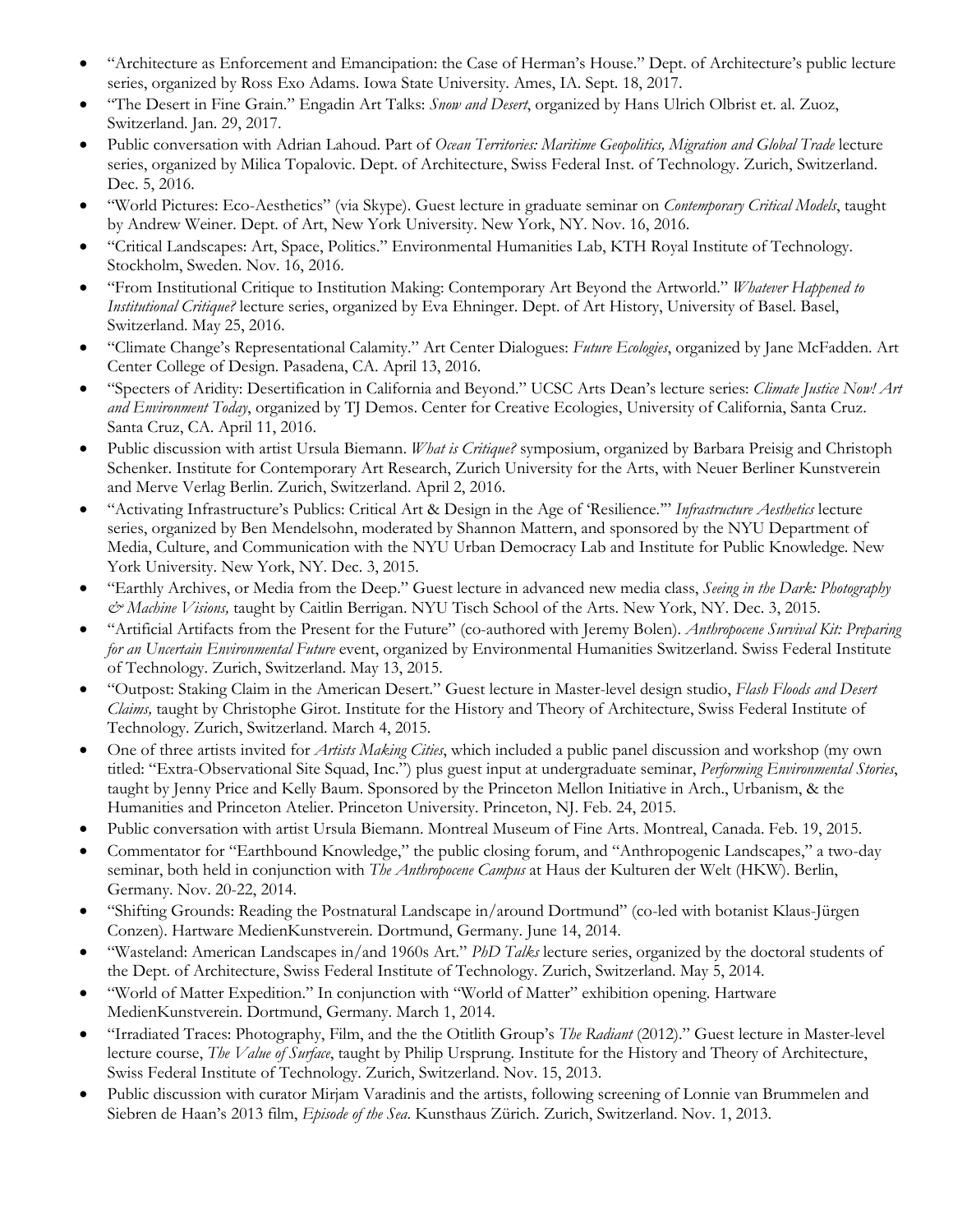- Opening remarks for *Provisões: Uma Conferência Visual [World of Matter]* book launch. Maldives Pavilion. 55th Venice Biennale. Venice, Italy. May 31, 2013.
- "Unsettling the Map: Artists and Cartography in the  $20<sup>th</sup>$  and  $21<sup>st</sup>$  Centuries." Guest lecture in undergraduate lecture course, *Art and Architecture History*, taught by Philip Ursprung. Institute for the History and Theory of Architecture, Swiss Federal Institute of Technology. Zurich, Switzerland. April 24, 2013.
- "De-Naturalizing Nature." Guest lecture in undergraduate seminar, *Raw Geographies: Art Practice and the Politics of Place,*  taught by Aaron Bobrow-Strain and Michelle Acuff. Cross-listed between Departments of Arts, Politics, and Environmental Studies. Whitman College. Walla Walla, WA. Nov. 6, 2012.
- "Jean Tinguely: In Nevada, On Television." Closing public lecture for visiting professorship with the Métamatic Research Initiative. Felix Meritis European Centre for Arts, Culture, and Science. Amsterdam, the Netherlands. Sept. 18, 2012.
- "Border Crossings: Art and Transdisciplinarity." *Art + Argument* public debate series, organized by Aoife Rosenmeyer. Galerie Ewynn Houk. Zurich, Switzerland. May 5, 2011.
- "Critical Goods: Making Global Resource Geographies More Public." Five-day research meeting for *World of Matter*, during which each core participant shared their contribution to the project, and culminating in a public presentation of our collective work-in-progress. Gasworks. London, UK. April 26-30, 2011.
- Keynote speaker, "Creative + Public + Geographies." *Creative Public Geographies* symposium, organized by Ian Cook and Kathryn Yusoff. Department of Geography, University of Exeter. Exeter, UK. June 22, 2010.
- "Los Angeles Urban Rangers: Enacting the Megalopolis." Guest speaker, Postgraduate Programme in Curating, led by Dorothee Richter. Zurich University of the Arts. Zurich, Switzerland. April 16, 2011.
- "Desert Testing Grounds: Jean Tinguely's *Study for an End of the World No. 2* (1962)." *Art in Public Places* lecture series, organized by the Department of Art, University of Nevada, and the City of Las Vegas. Las Vegas, NV. March 17-19, 2010.
- "Testing Ground: the American Desert in/and 1960s Art." Guest lecture in graduate seminar, *Other Spaces: Land Art to 1977,* taught by Miwon Kwon and Philipp Kaiser. UCLA Dept. of Art History. Los Angeles, CA. April 23, 2009.
- "Eagle Eye: Art Watching at the Whitney Museum of American Art." Artist performance invited by Fritz Haeg as part of his *Animal Estates* piece in the Whitney Biennial. Whitney Museum of American Art. New York, NY. May 25, 2008.
- "Creative Geographies: Artists on the Ground." Annual Treacy Lecture, for which one "prominent young scholar" is invited each year by the graduate student body. Department of Geography, University of Wisconsin. Madison, WI. May 2, 2008.
- "The Art of Critical Cartography." Guest lecture in undergraduate course, *Images of the Earth*, taught by Veronica Della Doro. UCLA Department of Geography. Los Angeles, CA. March 12, 2007.
- "Site/Non-Lecture with the Los Angeles Urban Rangers." Guest lecture in graduate seminar on public art practices, taught by Anne Bray. Public Art Studies Program, University of Southern California. Los Angeles, CA. March 1, 2007.
- "The Schoolhouse Expedition." All-day workshop and follow-up consultations with students of the Sundown Schoolhouse, an experimental school led by artist Fritz Haeg. Los Angeles, CA. Fall 2006.
- "Forging an Urban Ranger Manifesto." *Out There Doing It* lecture series, organized by the LA Forum for Architecture and Urban Design. Telic Arts Exchange. Los Angeles, CA. Oct. 5, 2006.
- "Star Geographies." For *Hollywood Confidential*, a one-day event organized by Woodbury University for the American Institute of Architects' National Convention. Los Angeles Contemporary Exhibitions. Los Angeles, CA. June 7, 2006. Other invited presenters: Margaret Crawford and Teddy Cruz.
- "Hitting the Road: an Orientation to the American Road Trip." In conjunction with *Interstate: the American Road Trip* exhibition. High Desert Test Sites, Joshua Tree, CA. May 6, 2006.
- "Pit Stop." In conjunction with *Interstate: the American Road Trip* exhibition. Mess Hall. Chicago, IL. May 16, 2006.
- "West to East Coast Pioneering: Stories and Specimens from the Open Road." In conjunction with *Interstate: the American Road Trip* exhibition. Socrates Sculpture Park, New York, NY. May 21, 2006.
- "Los Angeles Urban Rangers: Interpreting Urban Ecologies." Guest lecture in graduate seminar, *The Fine Art of Radical Gardening*, taught by Fritz Haeg. California Institute of the Arts. Valencia, CA. April 27, 2006.
- "Everyday Wastelands and Other Attractions." Visiting lecturer series, organized by the Department of Landscape Architecture at the University of Colorado. Denver, CO. Feb. 27, 2006.
- "The Urban Picturesque, or Lure of Empty Lots." In conjunction with *Construction Site* project by Chicago-based collective Temporary Services. Outpost for Contemporary Art. Los Angeles, CA. April 24, 2005.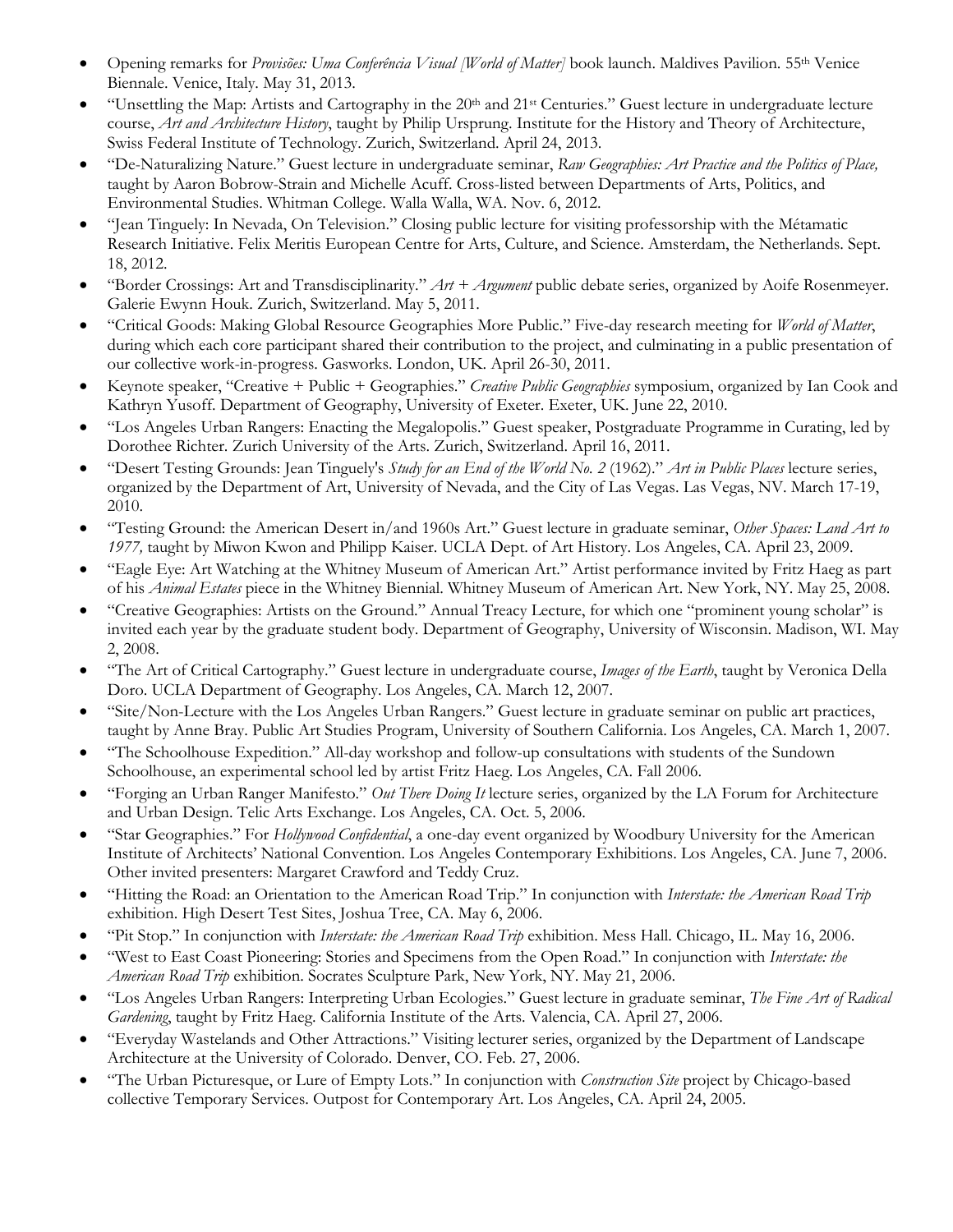- "One Strip After Another: Camouflage and Display on Hollywood Boulevard." In conjunction with *A Walk to Remember* exhibition. Los Angeles Contemporary Exhibitions. Los Angeles, CA. April 22, 2005.
- "Landscaping Ahead: Los Angeles Freeway Gardens." In conjunction with *The GardenLAB Experiment* exhibition. Art Center College of Design. Pasadena, CA. Sept. 18, 2004.
- "Picturing Wilderness, or Ansel Adams's West." Guest lecture in undergraduate seminar, *The Global Environment: The Idea of Nature,* taught by Instructor: Peter Alagona. UCLA Institute of the Environment. Los Angeles, CA. May 15, 2004.

### **CONFERENCE PAPERS/PANELS**

- Panel co-chair with Nina Amstutz; respondent: Nicholas D. Mirzoeff, "Art and Its Geological Turns." College Art Association annual meeting (virtual). Feb. 13, 2021.
- "Landmarking: Inquiries Into Public Structures." *Critical Grounds: Art and Politics of Landscape* international symposium, organized by the Inst. for Land and Environmental Art (Johannes M. Hedinger & Hanna B. Hölling). Tenna, Switzerland. Sept. 26, 2020.
- Moderator, *Art and Environmental Justice* graduate student conference, organized by Shawna Lipton. Pacific Northwest College of Art. Portland, OR. Nov. 23, 2019.
- Panel co-chair (with TJ Demos), "Ecology as Intersectionality: Aesthetic Approaches to Social-Justice Environmentalism." College Art Association annual meeting. New York, NY. Feb. 13, 2019.
- "Subsurface: on Mineral Rights in the Work of Lara Almarcegui." Alps Art Academy: *Vertical—Horizontal*. Safiental, Switzerland. July 1, 2018.
- Introductory remarks/moderation for *Private Museum Conference*, hosted by Engadin Art Talks. Basel, Switzerland. June 14, 2018.
- Respondent, *Maritime Poetics: from Coast to Hinterland* symposium, organized by Gabriel Gee. Corner College. Zurich, Switzerland. May 25, 2018.
- Moderator for keynote lectures by Kenny Cupers (Head of Urban Studies, University of Basel) and Mia Charlene White (Environmental Studies, The New School). *Beyond Change: Questioning the Role of Design in Times of Global Transformations* research summit, Swiss Design Network. FHNW Academy of Art and Design. Basel, Switzerland. March 10, 2018.
- Moderator/respondent, "Soft Cities: Responsive Urban Design for the 21st Century." *Beyond Change: Questioning the Role of Design in Times of Global Transformations* research summit, Swiss Design Network. FHNW Academy of Art and Design. Basel, Switzerland. March 10, 2018.
- Introductory/closing remarks and moderation for *World of Matter: Mobilizing Materialities* symposium, which I organized with Ozayr Saloojee (Carleton University) and Karen Lutsky (University of Minnesota). Dept. of Architecture with the Katherine E. Nash Gallery, University of Minnesota. Minneapolis, MN. Sept. 17, 2017. Speakers: Kai Bosworth, Bruce Braun, Felipe Correa, Brian Davis, TJ Demos, Rania Ghosn, Brian Holmes, Kyle Powys Whyte, and Kathryn Yusoff.
- "Radiant Creatures." *The Mediocene* conference. Internationales Kolleg für Kulturtechnikforschung und Medienphilosophie (IKKM). Bauhaus-Universität Weimar. Weimar, Germany. June 1, 2017.
- "Visionary Architecture in the Age of Mass Incarceration: Jackie Sumell's *The House That Herman Built* (2003-present)." *Inside/Outside: Is Architecture Art?* conference, organized by Wouter Davidts, Susan Holden, and John Macarthur. Ghent University. Ghent, Belgium. May 5, 2017.
- Invited panelist, "Action as Art Practice," organized by ARTspace. College Art Association annual meeting. New York, NY. Feb. 16, 2017.
- Panel co-chair (with Torsten Lange; respondent: Jane Rendell), "Making Trouble to Stay With: Architecture and Feminist Pedagogies." Architecture & Feminisms: Ecologies, Economies, Technologies, 13<sup>th</sup> Architectural Humanities Research Association (AHRA) international conference. KTH School of Architecture. Stockholm, Sweden. Nov. 18, 2016.
- "Teaching Sustainability Beyond Sustainability." *Teaching Sustainability* symposium, organized by Muck Petzet. Accademia di architettura, Università della Svizzera italiana. Mendrisio, Switzerland. Oct. 12, 2016.
- "(Designs for) Urban Nature After Nature." *Urban Ecology: Maximizing Biodiversity in Urbanized Landscapes* symposium. University of Zurich. Zurich, Switzerland. August 25, 2016.
- "Shock of the Planetary: from the Atomic to Atmospheric." *Creative Commensuration: Histories of Scaling in Science and Society* conference, organized by Deborah Coen, Nils Güttler, and Andrea Westermann. Center for the History of Knowledge, University of Zurich. Zurich, Switzerland. July 8, 2016.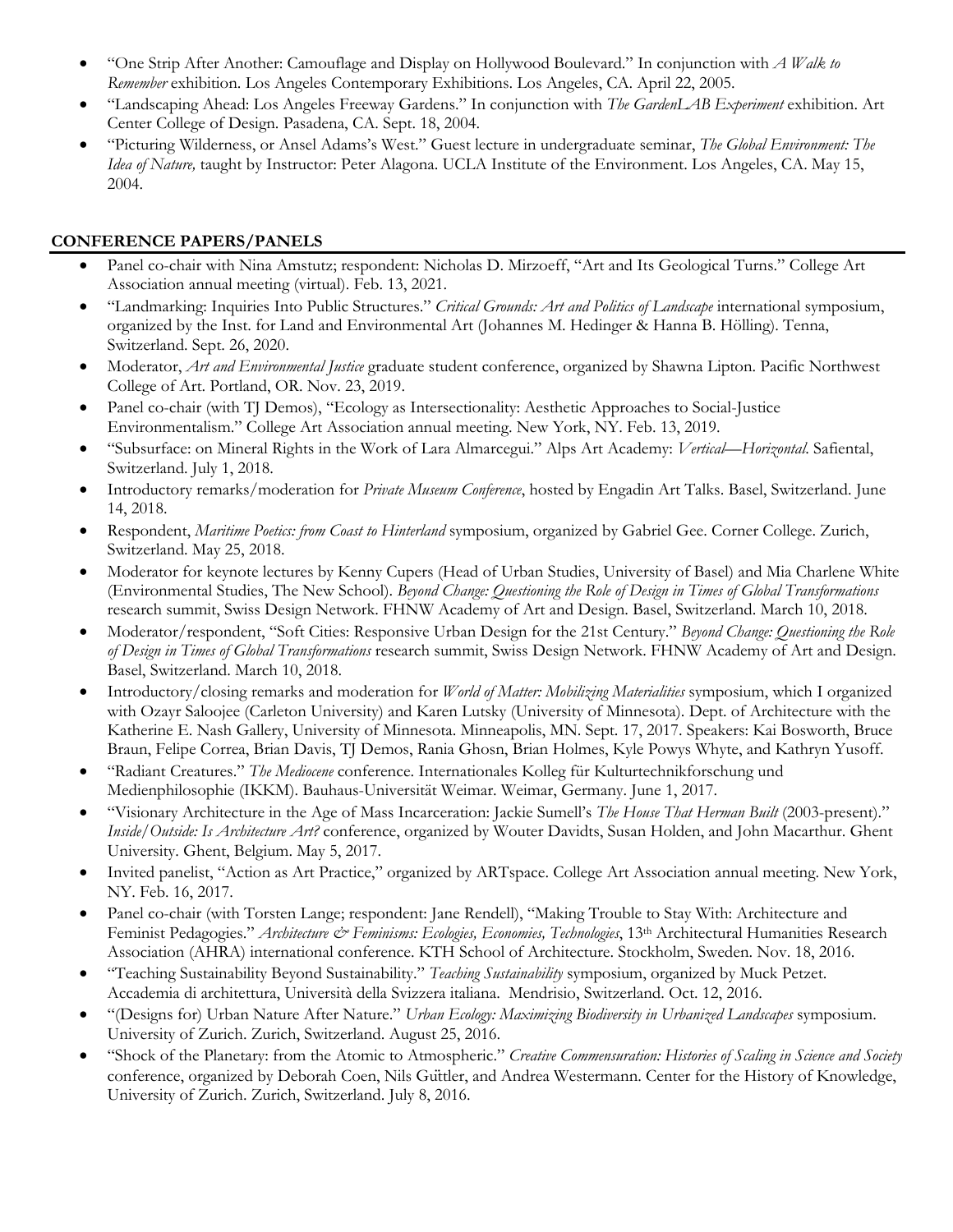- "Specters of Aridity: Desertification in California and Beyond." *Fabricated American Desert: Modernism and Anti-Modernism* symposium, organized by James Nisbet and Lyle Massey. Huntington Library. Pasadena, CA. April 15, 2016.
- "Toxic Gardens: Patricia Johanson's *House and Garden* Proposals (1969)." *Contemporary Literature and Art: Texts & Spaces*  symposium, organized by Monica Manolescu. English Department, University of Strasbourg. Strasbourg, France. March 11, 2016.
- Panelist, "Parity in Teaching and Learning" roundtable discussion. *Parity Talks* conference. Dept. of Architecture, ETH Zurich. Zurich, Switzerland. March 8, 2016.
- "World of Matter." *Territoriality* symposium, organized by Kenny Cupers. Institute for Urban and Landscape Studies, University of Basel. Basel, Switzerland. Dec. 21, 2015.
- "Perspectival Dysphoria: Imag(in)ing Climate Change at the Limits of Representation." *Climate Change and the Scales of Environment* symposium, organized by Amale Adraos. Columbia Graduate School of Architecture, Planning, and Preservation. New York, NY. Dec. 4, 2015.
- "Tracing Uneven Geology" (co-authored with Sara Holiday Nelson & Jeremy Bolen). Royal Geographic Society annual conference: *Geographies of the Anthropocene*. University of Exeter. Exeter, UK. Sept. 3, 2015. (Panel: "Future Fossils")
- "Ecology as Erasure, or the Greening of Violent Histories." *Extractive Ecologies and Unceded Terrains* conference, organized by Krista Geneviève Lynes & Darin Barney. Concordia University. Montreal, Canada. Feb. 20, 2015.
- Introductory remarks for *Radical Materialism: Making the World Matter* conference, co-organized by Ashley Dawson (English, CUNY) and myself in conjunction with opening of "World of Matter" at the James Gallery. Center for the Humanities, The Graduate Center, City University of New York (CUNY), Sept. 10, 2014.
- "Picturing Human/Nonhuman Relations: Contemporary Art's Aesthetics of Entanglement." 2nd World Congress on Environmental History. Guimarães, Portugal. July 11, 2014.
- "Collapsing Methods: Probing Urban Wilds under Assumed Identity." *Understanding Ecology Through the Humanities: from the Wild to Post-Collapse* symposium. University of Zurich. Zurich, Switzerland. June 17, 2014.
- "Exploding the Garden-as-Usual: Manhattan, c. 1969." *Urban Nature: Between Human and Nonhuman* conference, organized by Philip Ursprung and Mark Wigley. Columbia Graduate School of Architecture, Planning, and Preservation. New York, NY. May 16, 2014.
- "De-Naturalizing the American Landscape: from Art in the Land to the Politics of Land Use." College Art Association annual meeting. Chicago, IL. Feb. 14, 2014. (Panel: "Still on Terra Firma? The American Landscape in Contemporary Art")
- "Entangled Research and Epistemological Alchemy." *World of Matter* conference. Argos Centre for Art and Media. Brussels, Belgium. Oct. 18, 2013.
- Panel respondent, "Agency." *Utopia's Return? Borderlines, Agency, & Transformation in Global Art & Architecture* conference, organized by Mechtild Widrich. Zurich, Switzerland. May 3, 2013.
- Panel respondent, "Intra-Agential Action/Collective Practices/Transnational Networks." *Eco-Aesthetics: Contemporary Art and the Politics of Ecology* conference, organized by TJ Demos. University College London. London, UK. March 2, 2013.
- "Visualizing Global Resources: an Experiment in Critical-Aesthetic Research." College Art Association annual meeting. Los Angeles, CA. Feb. 24, 2012. (Panel: "Tracking the Movement of Investigatory Art")
- "Group Pioneering: Robert Smithson's and Circle's Early Forays to the Field." Architectural Humanities Research Assc. annual conference: *Field/work.* Univ. of Edinburgh & Edinburgh College of Art. Edinburgh, UK. Nov. 20, 2009.
- "Field Operations: the Geographical Impulse in Post-1960s Art." College Art Association annual meeting. Los Angeles, CA. Feb. 24, 2009. (Panel: "Land Use in Contemporary Art")
- "The Art of Critical Cartography." *Geography & the Humanities* symposium, co-sponsored by the American Council of Learned Societies, Assc. of American Geographers, and the University of Virginia. Charlottesville, VA. June 23, 2007.
- Panel co-chair, "Re-Working the World We Know: Contemporary Art and Geographical Activism." Association of American Geographers (AAG) annual meeting, San Francisco, CA. April 20, 2007.
- "Desert Cool: Land Art and Performing the Post-Apocalyptic Cowboy." Association of American Geographers annual meeting. Philadelphia, PA. March 19, 2004.
- "Birth of the Atomic Desert (or Landscape as Interdisciplinary Practice)." 37th annual UCLA Art History Graduate Student symposium: *Unframing Art History*. Los Angeles, CA. Nov. 15, 2002.
- "Material: Desert." American Society for Environmental History conference: *Producing and Consuming Natures*. Denver, CO. March 23, 2002. (Panel: "On the Road and in the Home: Mediated Landscapes in Postwar America")
- Co-organizer, 36th Annual UCLA Art History Graduate Student Symposium: *Mythologies of the Everyday* (2001)